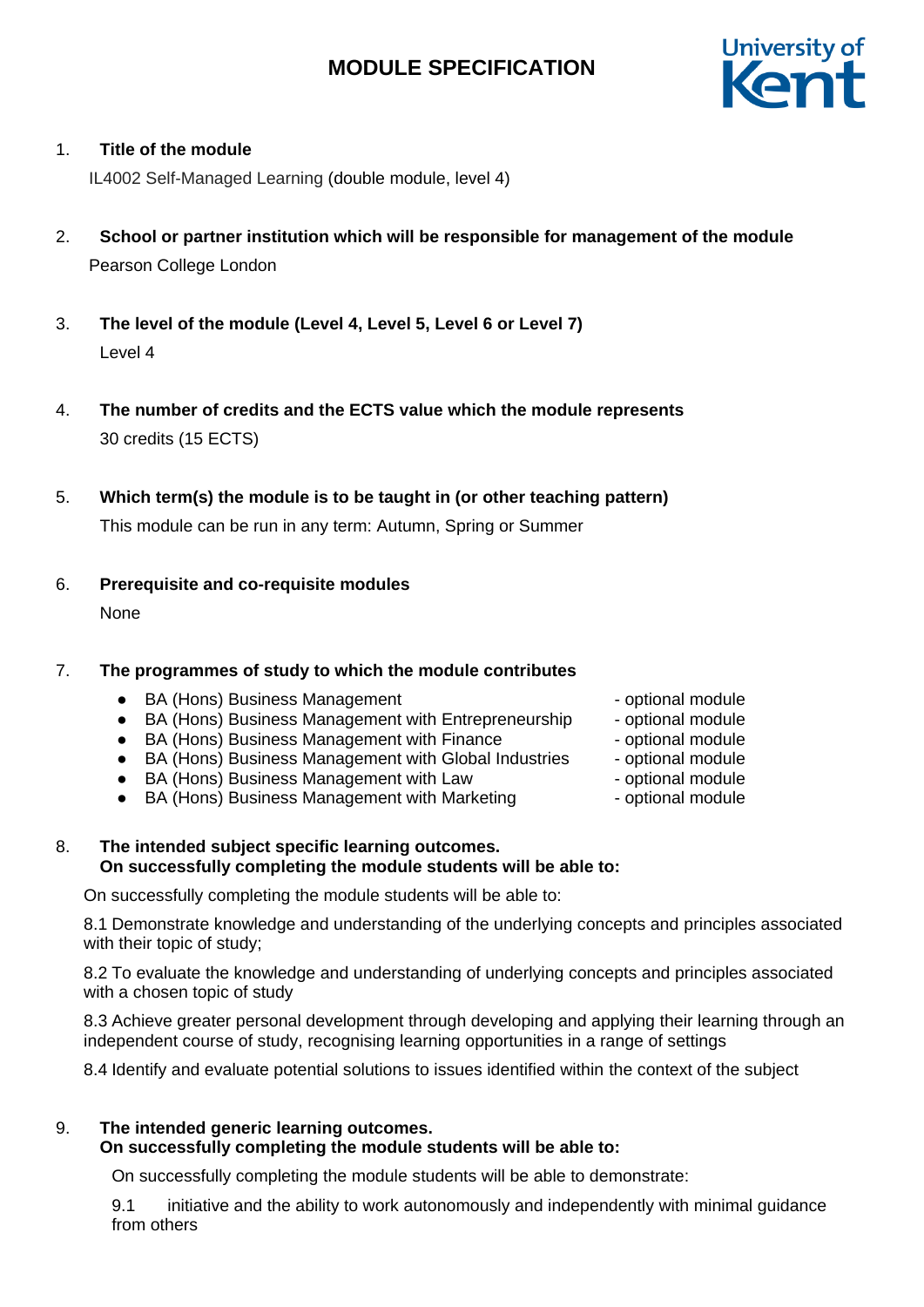

- 9.2 innovation and creativity in their learning
- 9.3 personal responsibility and decision making in relation to their own learning

# 10. **A synopsis of the curriculum**

# **Module Aims**

The self-managed module aims to allow the student to demonstrate their initiative by applying their skills and knowledge to a specialist area which is of particular interest to them. Using this module, students can design some of their own learning, incorporate learning from other sources apart from Pearson College, or incorporate work based or entrepreneurial activities. This allows students to demonstrate their autonomy in transferring and applying learning in a range of settings, in ways appropriate to unique situations. This will help to ensure that the student has the confidence to take their learning and personal development further into new areas and emerging sectors, and allows them to pursue their own unique interests.

Students will submit an essay and present on the area of interest (business related) not covered in the main syllabus, create an in depth essay on their learning. They will be assessed according to the learning outcomes of this module, regarding their self-managed learning.

Through this module students can extend the range of electives into any area that interests them, provided it contributes to the overall learning outcomes of the programme and is suitably assessed.

Students will work with the Module leader (and their mentor where relevant) to devise additional learning objectives, assessment, content and reading for the module tailored to the student's individual interests and needs.

# **Overview of syllabus**

Since the elective offers a flexible and tailored course of study for the students, the student will need to supply documentation covering the following areas to the Module Leader to gain approval for undertaking a Self-Managed Learning Module. This will be in the form of an Assignment Proposal (Not accessed but authorised) and will include such elements as description, level, credits (related to expected learning hours), learning objectives, assessment, proposed duration and submission deadlines, and resources needed.

The Module Leader, who will review it against the academic qualifications criteria, the FHEQ level descriptors, the scope of the project, and the appropriateness of deadlines. The student and/or Module Leader will also identify a Project Mentor, who will be approved by the Module Leader. The Mentor can be:

- a member of academic staff from Pearson college, or;
- a member of academic staff another institution, or;
- an industry-based sponsor who is suitably senior to the learner, and willing to serve as their
- Mentor for the project, or
- An appropriate individual from another background

The student will review any feedback from the Module Leader and/or the Mentor, and finalise their proposal. The Module Leader will formally approve or reject the proposal based on the suitability and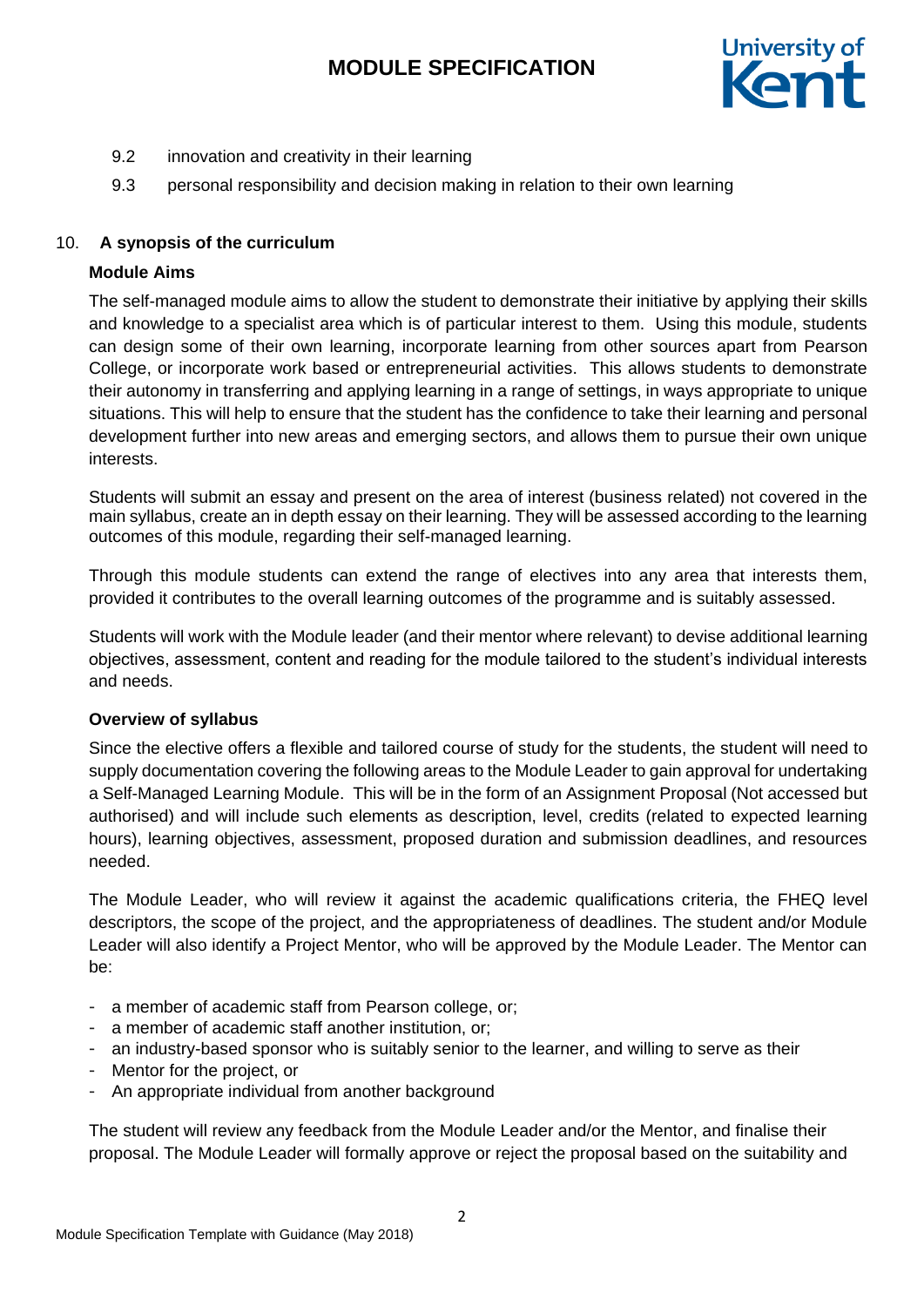

equitability of the learning objectives. They will also ensure that the topic is not covered in detail within the programme syllabus.

The learner will have the opportunity to meet with the Mentor as appropriate during the project. Unless assessed by another institution, the learner will also be able to submit one draft version of their assignment to the Module Leader for formative feedback before the hand in deadline.

# 11. **Reading list (Indicative list, current at time of publication. Reading lists will be published annually)**

### **Core study text**

As appropriate for the topic

### **Supplementary texts**

As appropriate for the topic

### 12. **Learning and teaching methods**

Students will receive one-to-one weekly mentoring sessions. The learner will have responsibility for their own project. A crucial part of this module is to allow the learner to develop their ability to take initiative and responsibility for their own learning. Therefore, the learning strategy used will be unique to the individual project undertaken, but during the mentoring sessions the mentor will utilise the Socratic method using probing questions to draw out the student's ideas, prompting them to consider how they will manage and take responsibility for their learning.

| <b>Scheduled Hours:</b>   | Contingent on project but approximately 10 hours of<br>mentored sessions. |
|---------------------------|---------------------------------------------------------------------------|
| <b>Placement Hours:</b>   | as agreed                                                                 |
| Independent Study Hours:  | 290                                                                       |
| <b>Total Study Hours:</b> | 300                                                                       |

#### 13. **Assessment methods**

- 13.1 Main assessment methods
	- 1) 3,000 word coursework (70% of the marks)

#### AND

2) 15 minute in term presentation (30% of the marks)

# 14. *Map of Module Learning Outcomes (sections 8 & 9) to Learning and Teaching Methods (section12) and methods of Assessment (section 13)*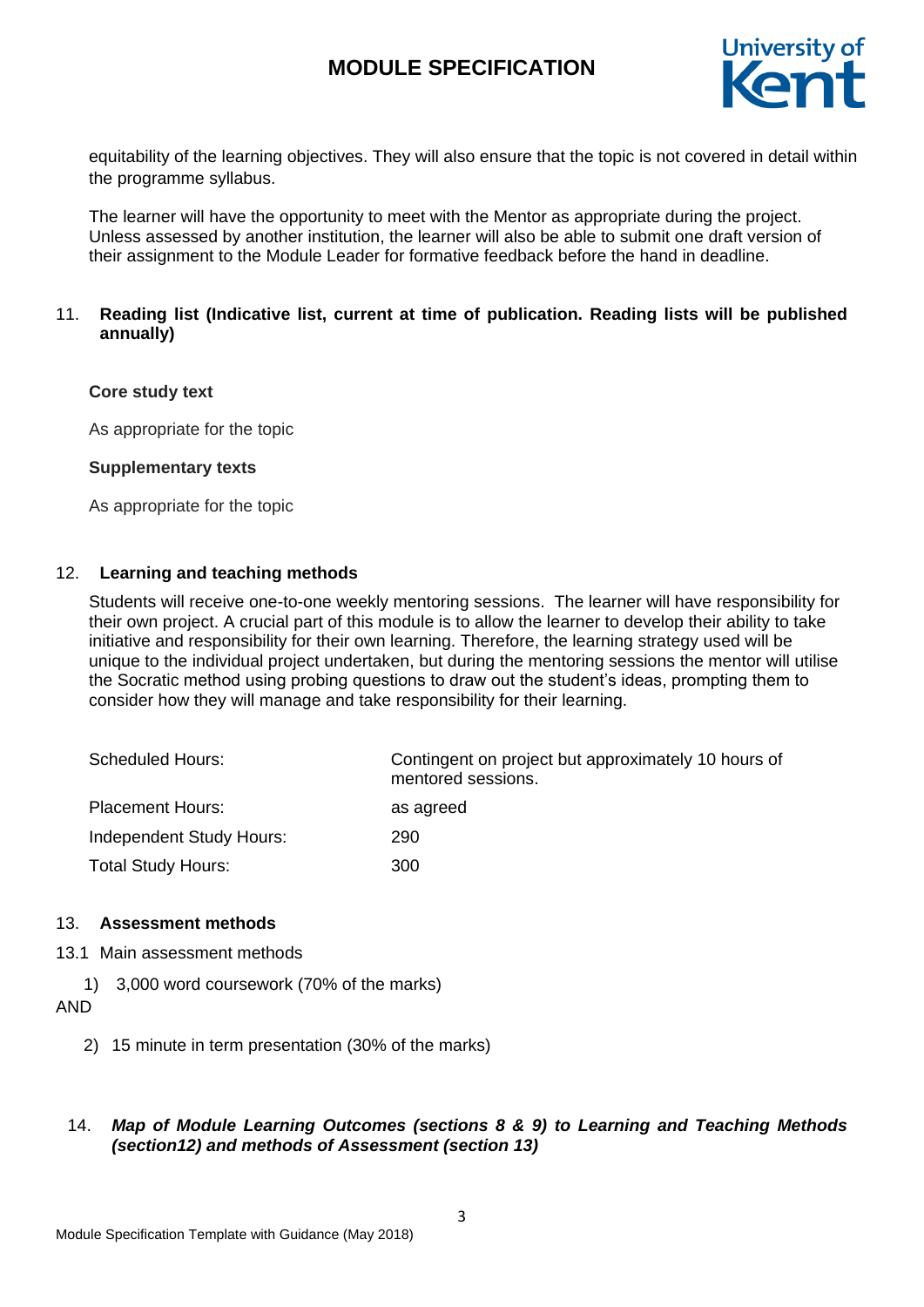

| <b>Module</b><br>learning<br>outcome                       |                           | 8.1                       | 8.2 | 8.3 | 8.4 | 9.1              | 9.2              | 9.3                       |
|------------------------------------------------------------|---------------------------|---------------------------|-----|-----|-----|------------------|------------------|---------------------------|
| Learning/<br>teaching<br>method                            | <b>Hours</b><br>allocated |                           |     |     |     |                  |                  |                           |
| <b>Private</b><br><b>Study</b>                             | 140                       | X                         | X   | X   | X   | $\boldsymbol{X}$ | X                | $\boldsymbol{X}$          |
| Lectures                                                   | 00                        |                           |     |     |     |                  |                  |                           |
| <b>Seminars</b>                                            | 00                        |                           |     |     |     |                  |                  |                           |
| <b>Mentored</b><br>sessions<br><i>(indicative</i><br>only) | 10                        | X                         | X   | X   | X   | X                | $\boldsymbol{X}$ | $\boldsymbol{\mathsf{X}}$ |
| <b>Assessment</b><br>method                                |                           |                           |     |     |     |                  |                  |                           |
| Essay                                                      |                           | X                         | X   | X   | X   | X                | X                | $\boldsymbol{X}$          |
| Presentation                                               |                           | $\boldsymbol{\mathsf{X}}$ |     | X   |     | X                | X                | $\boldsymbol{X}$          |

# 15. **Inclusive module design**

Pearson College London recognises and has embedded the expectations of current disability equality legislation, and supports students with a declared disability or special educational need in its teaching.

Within this module we will make reasonable adjustments wherever necessary, including additional or substitute materials, teaching modes or assessment methods for students who have declared and discussed their learning support needs. Arrangements for students with declared disabilities will be made on an individual basis, in consultation with the College's Registry which oversees disability/dyslexia student support, and specialist support will be provided where needed.

# 16. **Campus(es) or centre(s) where module will be delivered**

Pearson College London

# 17. **Internationalisation**

Students undertaking a self-managed learning project are expected to take account of international developments in completing a literature review relevant to their chosen study and research area. Overall, they should show engagement with the latest work and research associated with their topic from a variety of contexts, and through reading related to their chosen study programme and research design. Students are encouraged to think about how local and international contexts are relevant to that programme*.*